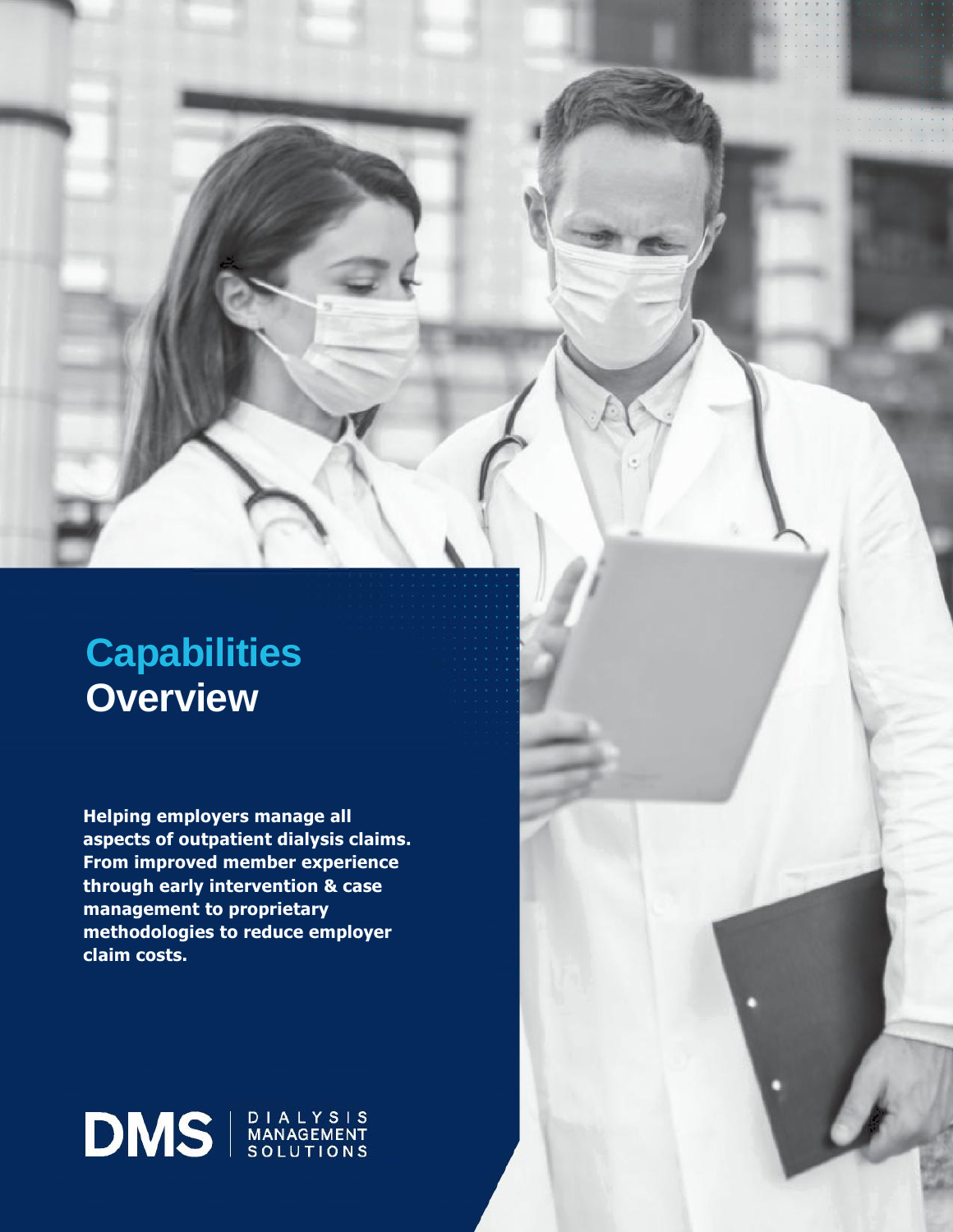

## Program Capabilities Overview

#### **Escalating Dialysis Costs**

The prices charged by the leading outpatient dialysis providers continue to rise. The challenge for employers and administrators is to protect plan assets without sacrificing quality care for the patients that need it. Due to the highly concentrated makeup of the dialysis provider market, most PPO networks struggle to negotiate agreements that can provide meaningful savings to employer health plans.

#### **Growing Incidence**

According to the US Department of Health and Human Services, Centers for Disease Control and Prevention, more than 15% of U.S. adults, over 37 million people, are estimated to have Chronic Kidney Disease (CKD)1. The vast majority with CKD, 9 out of 10, don't even know they have it. Additionally, close to 1 in 3 adults with diabetes and 1 in 5 adults with high blood pressure have CKD.

According to USRDS data<sup>2</sup>, each year more than 120,000 Americans are diagnosed with end-stage renal disease (ESRD) requiring dialysis or a transplant to survive. On average, there will be more than 380 new ESRD diagnoses annually for every 1 million U.S. citizens. This number increases to more than 1,000 new cases per million for people between 65 and 70 years old.



Data Source: Reference Table D.1 and special analysis of USRDS ESRD Database. Persons with "Uncertain Dialysis" were included in the "All ESRD" total, but are not *represented separately. Abbreviation: ESRD, end-stage renal disease.* 

*1 https://www.cdc.gov/kidneydisease/publications-resources/2019-national-facts.html 2 https://www.usrds.org/reference.aspx*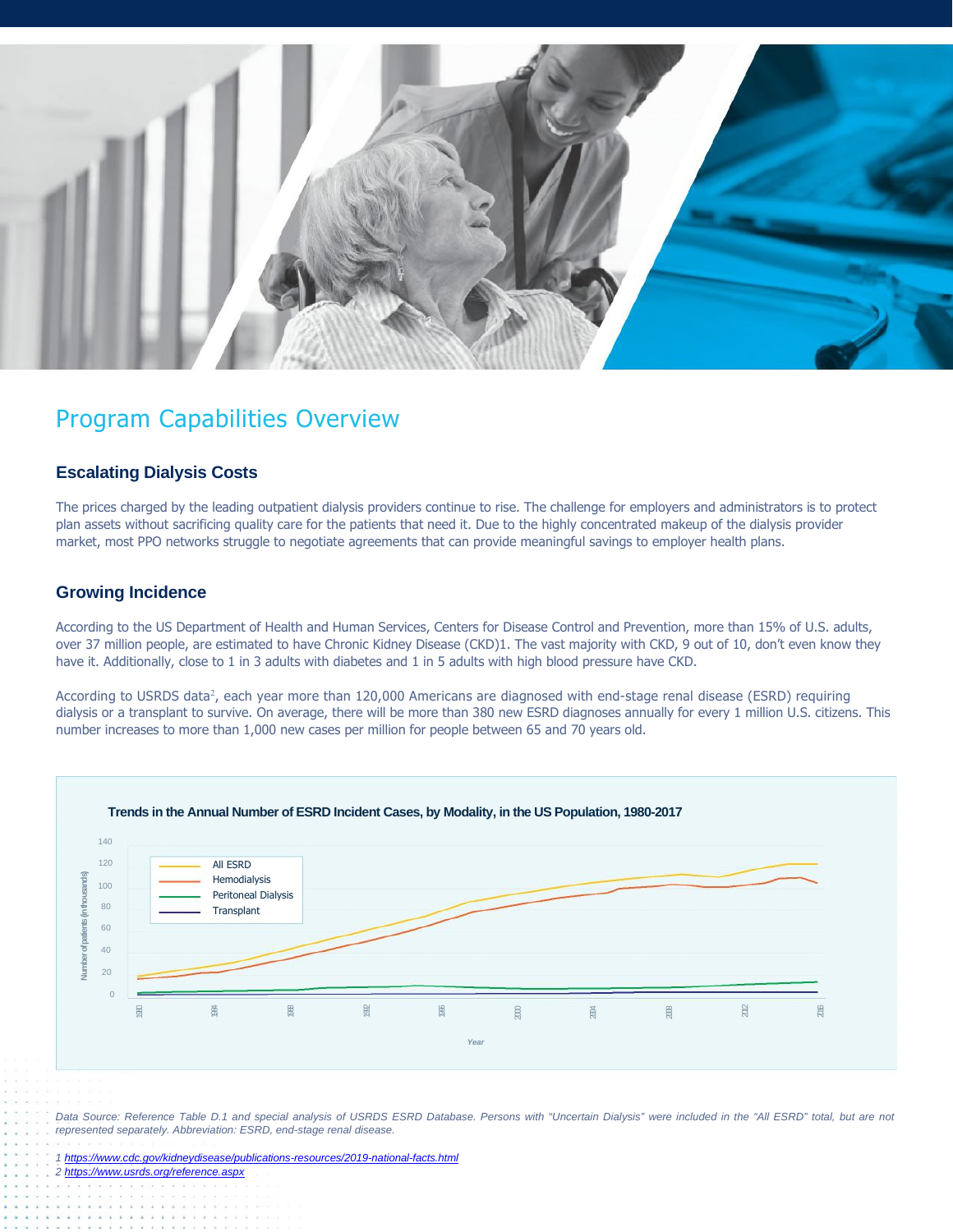

### **Solution**

To protect their health plans, employers must find ways to reduce the frequency and cost of dialysis claims. Dialysis Management Solutions (DMS) has been helping clients manage outpatient dialysis claims for more than 10 years. The DMS Case Management program coupled with the DMS Reasonable Value re-pricing methodology enables employers to reduce their costs while focusing on patient care. The DMS Case Management program proactively identifies at-risk members allowing case managers to engage with patients and provide safer, better options for initiating dialysis. In some cases, through case manager education and involvement, members are able to delay or even prevent the need for dialysis. Clients implementing the DMS program have saved more than 75% off billed charges on average, including all program fees and costs.

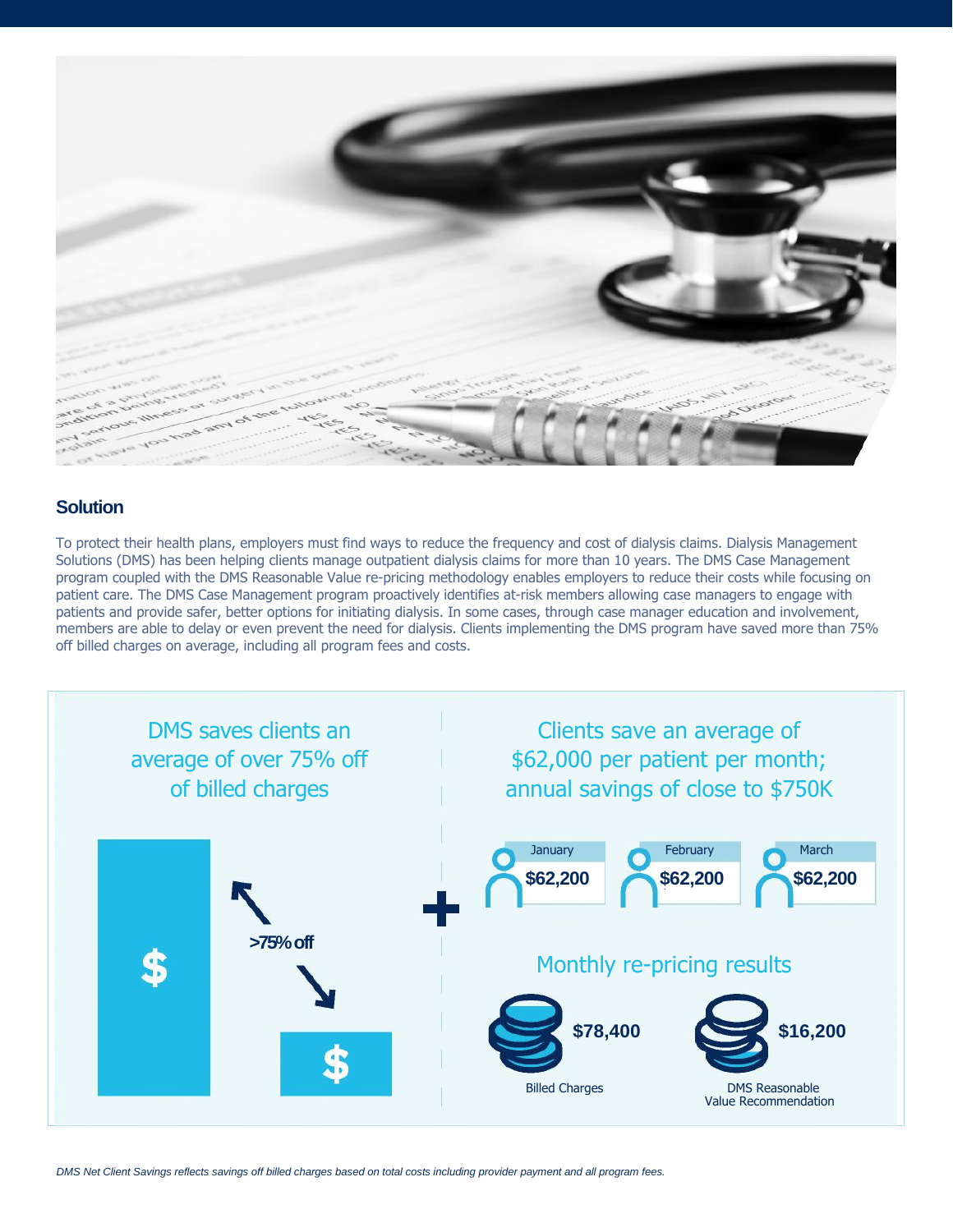# Core Components



#### **Plan Design**

Benefit from our experience and avoid costly mistakes. DMS provides employers with a flexible program backed by our proprietary plan language that is designed to withstand provider pushback and includes appeal support. The DMS plan language was developed to be as defensible as possible to ensure employer savings stick.



#### **Data Mining**

Don't miss the signs of CKD and ESRD in your groups. DMS will work with your TPA to implement monthly data feeds to help identify at-risk members while tracking the progression of CKD and initiating case management. Early intervention can play a critical role in improving the member experience and controlling overall costs.



#### **Cost Reduction Strategies**

The primary objective of the DMS program is to help employers save money on dialysis claims through prevention and reduction in claim costs. DMS has several methods to help self-funded ERISA plans reduce their dialysis claim costs. Negotiating Single Patient Agreements or Facility-Level Agreements often results in greater savings than those provided by many PPO networks.

When negotiated agreements are not feasible with a particular provider, DMS offers re-pricing services using our proprietary Reasonable Value methodology. On average, our clients save over 75% off billed charges through the Reasonable Value repricing. Implementing the DMS program can also save employers money on their stop loss costs through reduced premiums and deductible lasers.



#### **Case Management**

The best way to help at-risk patients is through the outreach of highly trained case managers. Providing patients with education and individual support empowers them to take ownership over their condition and treatment plan. Case managers can help them make better informed lifestyle decisions, such as eating a healthy diet or limiting alcohol intake. The more the patient understands, the more likely they are to make better decisions.

Initiating dialysis is an important issue that rarely generates enough attention. More than half of all dialysis patients start their treatments in the emergency room. Meeting your nephrologist for the first time in the emergency room is not the optimal way to begin dialysis. Case managers can assist members in planning for dialysis, giving patients enough time to choose the best facility and treatment modality for them based on their own unique patient profile. Case managers also understand and can help educate members on the importance of Medicare entitlement and the benefits of timely enrollment.

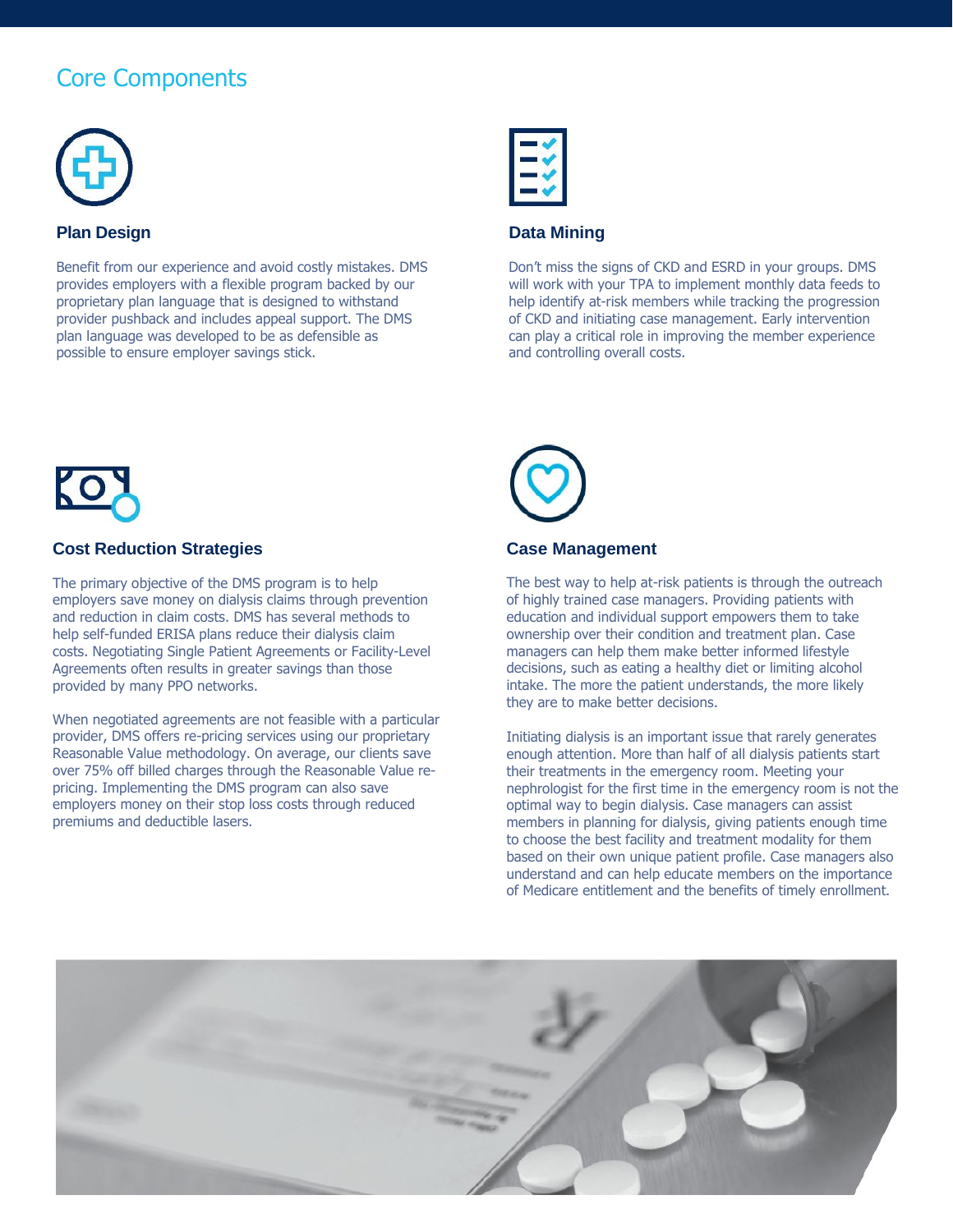

### Get Started

### **Implementing DMS**

Adding DMS to your plan can be done in a few easy steps. Provide DMS with a copy of the Plan Document for review. DMS will prepare an amendment to incorporate the DMS plan language into the Plan Document. Then DMS will work with the TPA to establish monthly data feeds to identify at-risk members for case management engagement. Our case managers will work with those members with the goal of delaying or preventing the need for dialysis. In the event a member does need outpatient dialysis DMS is then ready to help the plan manage those costs through negotiations or re-pricing.

## **Get Started Saving**

To receive a customized savings illustration based on actual dialysis claims, please provide DMS with a copy of the Plan Document, any PPO network re-pricing discount information if applicable and a full month of claims for dialysis-related services in the form of UB-92, UB-04 or HCFA's. Questions can be directed to **dms@amwins.com** or by calling **855- 367-0484**.